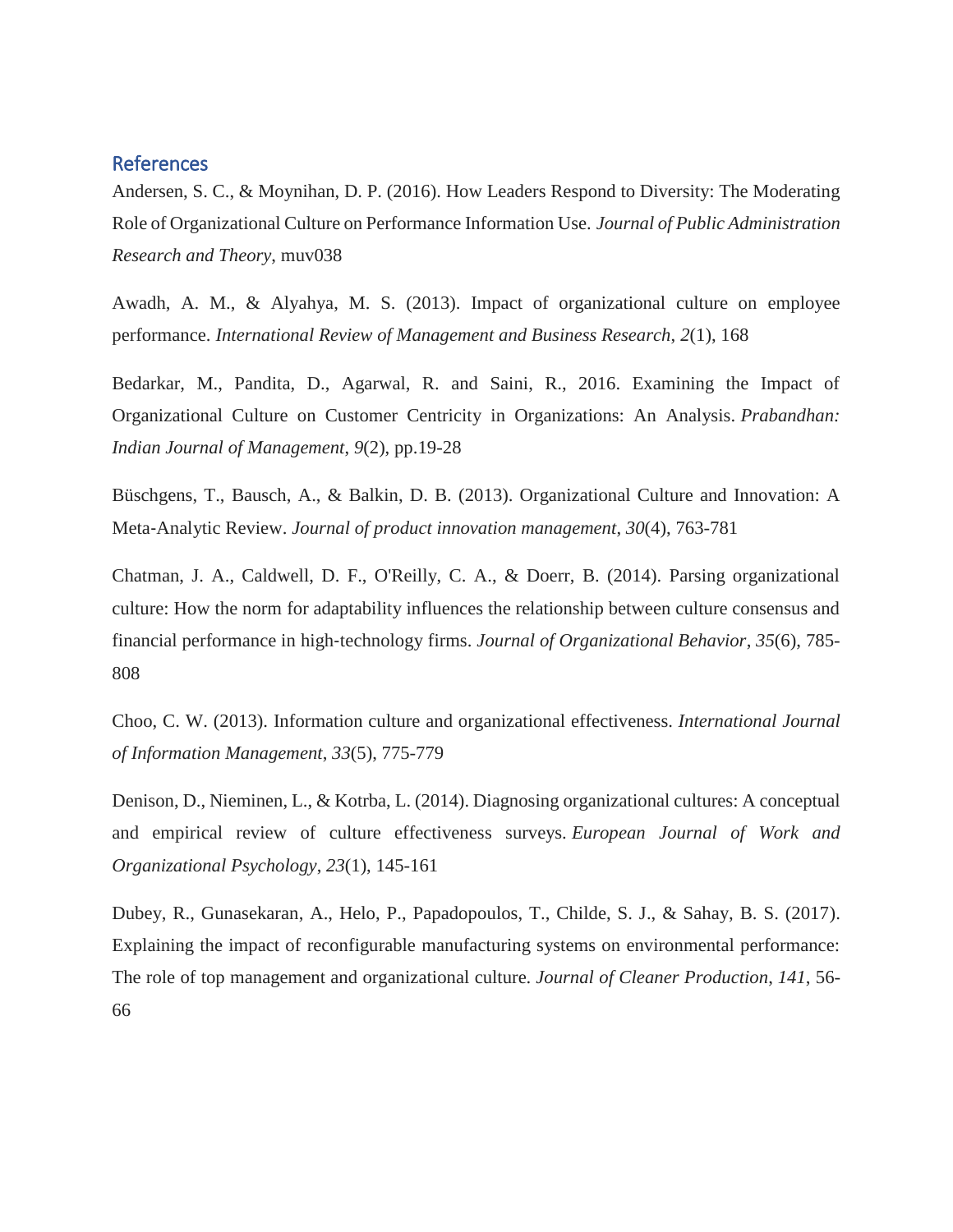Gimenez-Espin, J. A., Jiménez-Jiménez, D., & Martínez-Costa, M. (2013). Organizational culture for total quality management. *Total Quality Management & Business Excellence*, *24*(5-6), 678- 692

Hogan, S. J., & Coote, L. V. (2014). Organizational culture, innovation, and performance: A test of Schein's model. *Journal of Business Research*, *67*(8), 1609-1621

Idrees, F., & Saif, M. I. (2015). Developing a Conceptual Model on TQM Implementation through Organizational Culture in Manufacturing Sector for Firms Performance. *Global Management Journal for Academic & Corporate Studies*, *5*(1), 162

Jalal, A. (2017). Impacts of Organizational Culture on Leadership's Decision-Making. *Journal of Advances in Management Sciences & Information Systems*, *3*, 1-8

Lee, M. T., Raschke, R. L., & Louis, R. S. (2016). Exploiting organizational culture: Configurations for value through knowledge worker's motivation. *Journal of Business Research*, *69*(11), 5442-5447

Liden, R. C., Wayne, S. J., Liao, C., & Meuser, J. D. (2014). Servant leadership and serving culture: Influence on individual and unit performance. *Academy of Management Journal*, *57*(5), 1434-1452

Martinez, E. A., Beaulieu, N., Gibbons, R., Pronovost, P., & Wang, T. (2015). Organizational Culture and Performance. *The American Economic Review*, *105*(5), 331-335

Ou, A. Y., Hartnell, C. A., Kinicki, A. J., & Karam, E. P. (2013, January). A Meta-Analytic Path Analysis of Leadership, Organizational Culture, and Unit Performance. In *Academy of Management Proceedings* (Vol. 2013, No. 1, p. 10037). Academy of Management

Park, S., & Nam, K. A. (2016, January). Organizational Culture, Cultural Intelligence, & Transformational Leadership: Performance Impacts. In *Academy of Management Proceedings* (Vol. 2016, No. 1, p. 14160). Academy of Management

Schneider, B., Ehrhart, M.G. and Macey, W.H., 2013. Organizational climate and culture. *Annual review of psychology*, *64*, pp.361-388